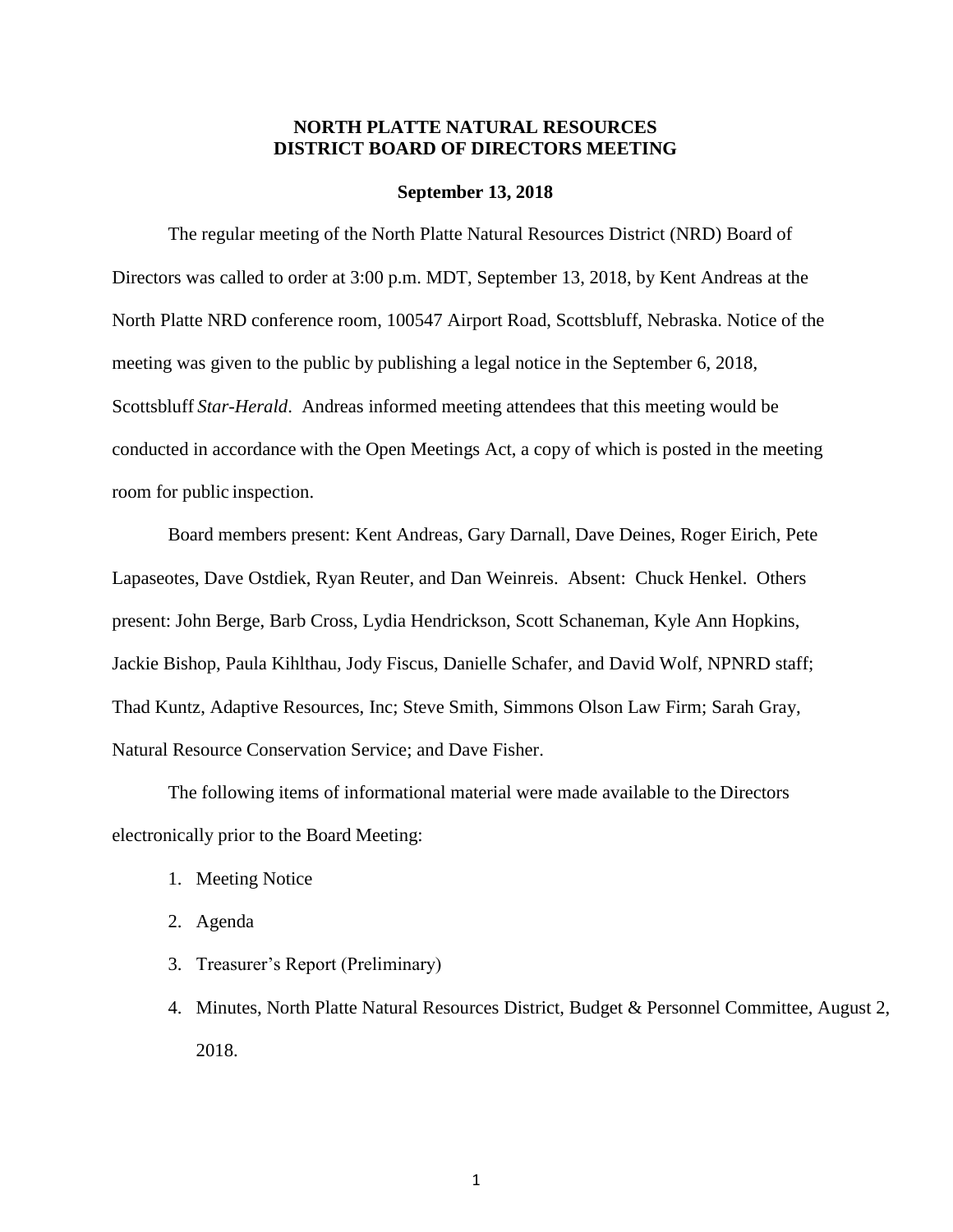- 5. Minutes, North Platte Natural Resources District, Budget & Personnel Committee, June 7, 2018.
- 6. Notice of North Platte Natural Resources District Budget Hearing & Budget Summary, and Notice of Special Hearing to Set Final Tax Request.
- 7. Minutes, North Platte Natural Resources District, Board of Directors Meeting, August 9, 2018.

The following items were provided to the Directors at the Board Meeting:

- 1. Agenda
- 2. Minutes, North Platte Natural Resources District, Board of Directors Meeting, August 9, 2018.
- 3. Treasurer's Report
- 4. Manager's Report
- 5. Minutes, North Platte Natural Resources District, Budget & Personnel Committee, June 7, 2018.
- 6. Minutes, North Platte Natural Resources District, Budget & Personnel Committee, August 2, 2018.
- 7. Notice of North Platte Natural Resources District Budget Hearing & Budget Summary, and Notice of Special Hearing to Set Final Tax Request.
- 8. State of Nebraska North Platte Natural Resources District Budget Form 2018-2019.
- 9. Email regarding Budget Updates, dated August 23, 2018.
- 10. Budget Timeline Worksheet
- 11. North Platte Natural Resources District, Public Hearing FY 2019 Budget, September 13, 2018.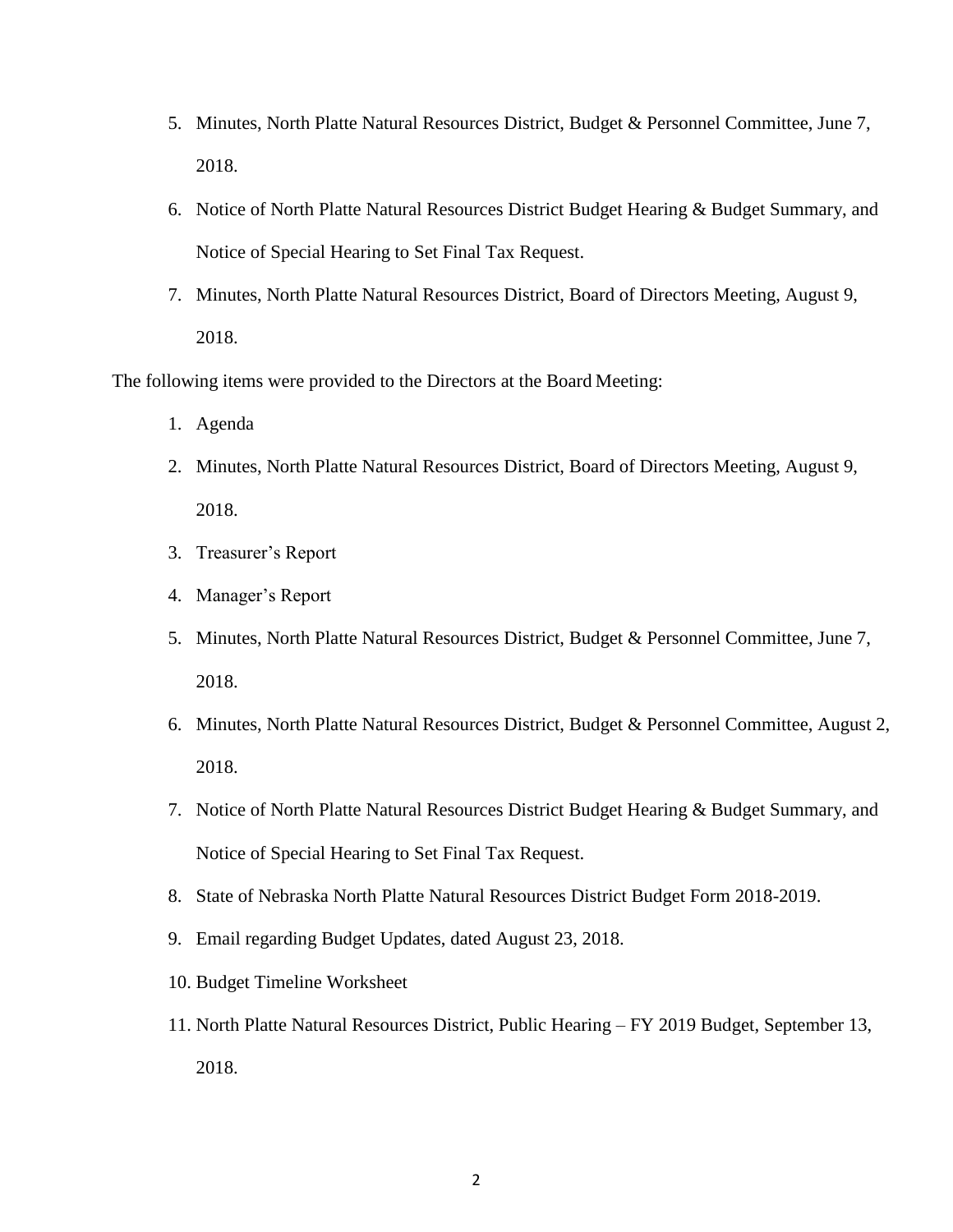12. North Platte Natural Resources District, Public Hearing – FY 2019 Property Tax Request, September 13, 2018.

### **3. Approval of Minutes of Previous Meeting**

The Board reviewed the minutes of the August 9, 2018, regular Board meeting. Moved

by Eirich, seconded by Ostdiek, to approve the minutes of the August 9, 2018 regular Board

meeting. Motion passed.

Ayes: Andreas, Darnall, Deines, Eirich, Lapaseotes, Ostdiek, Reuter, Weinreis

Nay: None

Abstain: None

Absent: Henkel

### **4. Treasurer's Report and Accounts Payable**

Dave Ostdiek reviewed the Treasurer's report with the Board. Moved by Deines

### seconded by Eirich, to accept the Treasurer's report and pay the bills as listed. Motion passed.

Ayes: Andreas, Darnall, Deines, Eirich, Lapaseotes, Ostdiek, Reuter, Weinreis

Nay: None

Abstain: None

Absent: Henkel

### **5. Comments from the Public**

Dave Fisher offer a proposal for the Platte Basin's Integrated Management Plan and shared that with the board.

### **6. Manager's Report**

John Berge reported staff will be hosting a retirement party for Jackie Bishop on September 26th. There will be a grill-out at noon that day, and everyone is invited. Directors should have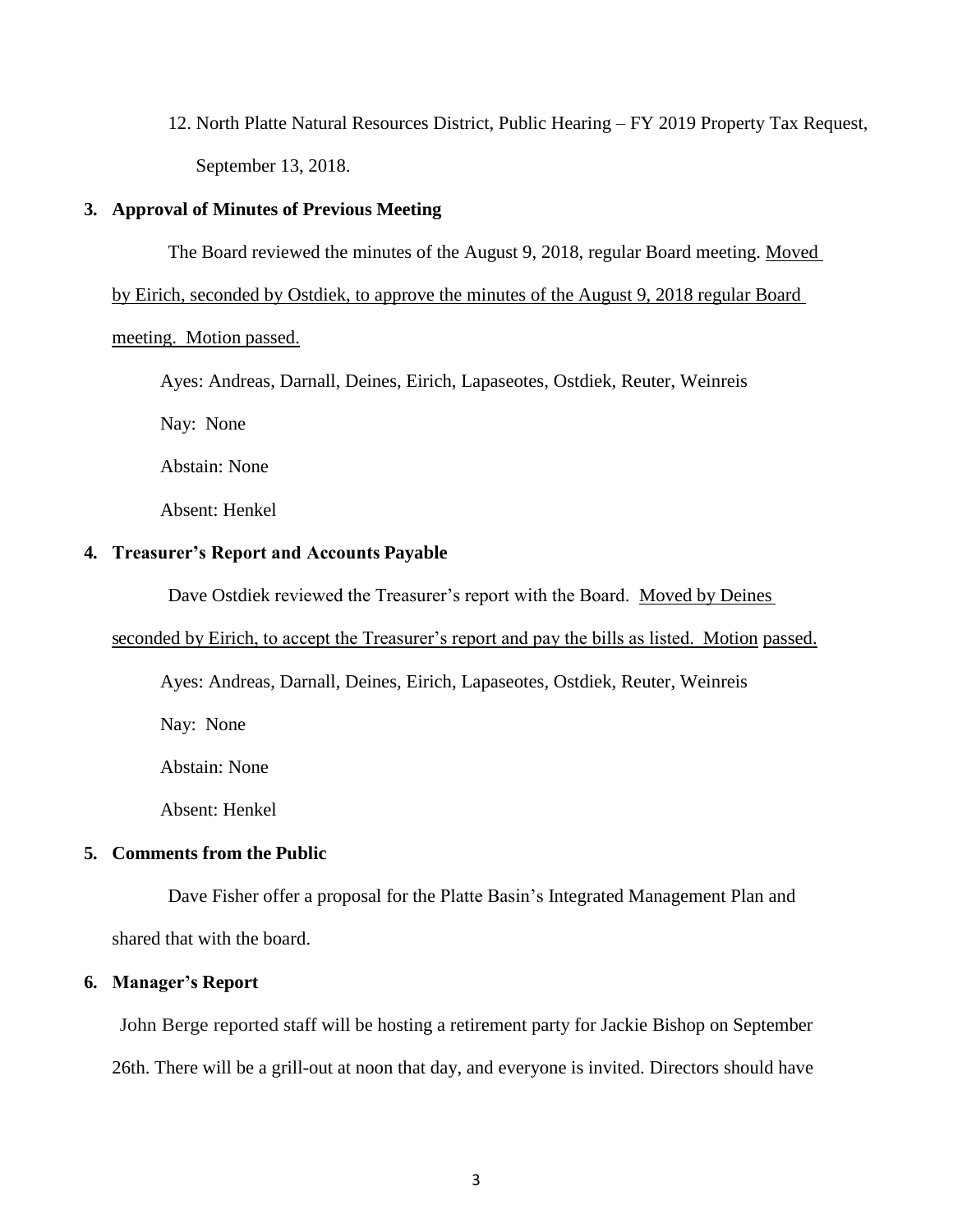received a "Save the Date" in your email a few weeks ago. Staff would love to have a nice crowd for Jackie. The District is in the process of amending our surface water lease contracts with both the irrigation districts and landowners under Enterprise Irrigation District and Minatare Canal Company where we are seeking reimbursement from DNR through the PBC. The amendment will include language that will not require us to seek transfer permits for these leases in order to seek consumptive use credit for drying up those acres.

Staff is continuing conversations with UNL Extension and WNCC on a potential Horticulture Program that would include work through the Geothermal Greenhouse. Barb Cross and Jenifer Sauter Berge are working on a white paper proposal for those two entities. The Internal Rules Review Committee has all but completed their work on the rules changes/recommendations and will be bringing those to the District Operations and Water Resources Committees after legal review by Steve Smith. It is our hope that the committees will act, and the full board will set a hearing date for some time in the spring.

As Chairman of the NARD Manager's Committee, the District hosted all 23 NRDs and countless agencies in Scottsbluff/Gering for the annual NARD manager's retreat. This retreat included many discussions related to potential legislation, agency reports, an industry tour and a projects tour. Everyone was quite impressed with our operation. The NRD hosted the first annual Water Expo at the NRD on September 8th. Nearly 350 people walked through the gates and participated in classroom exercises, demonstrations and visited the exhibitors from across the District. The Expo had 28 sponsors/exhibitors and raised over \$7,000 to offset the cost of the event. Kent Andreas, Dave Ostdiek, Chuck Henkel and Ryan Reuter were all in attendance and grilled hamburgers and hot dogs for attendees. The Expo received very good reviews on the content and the event itself and will look forward to this becoming an annual event.

4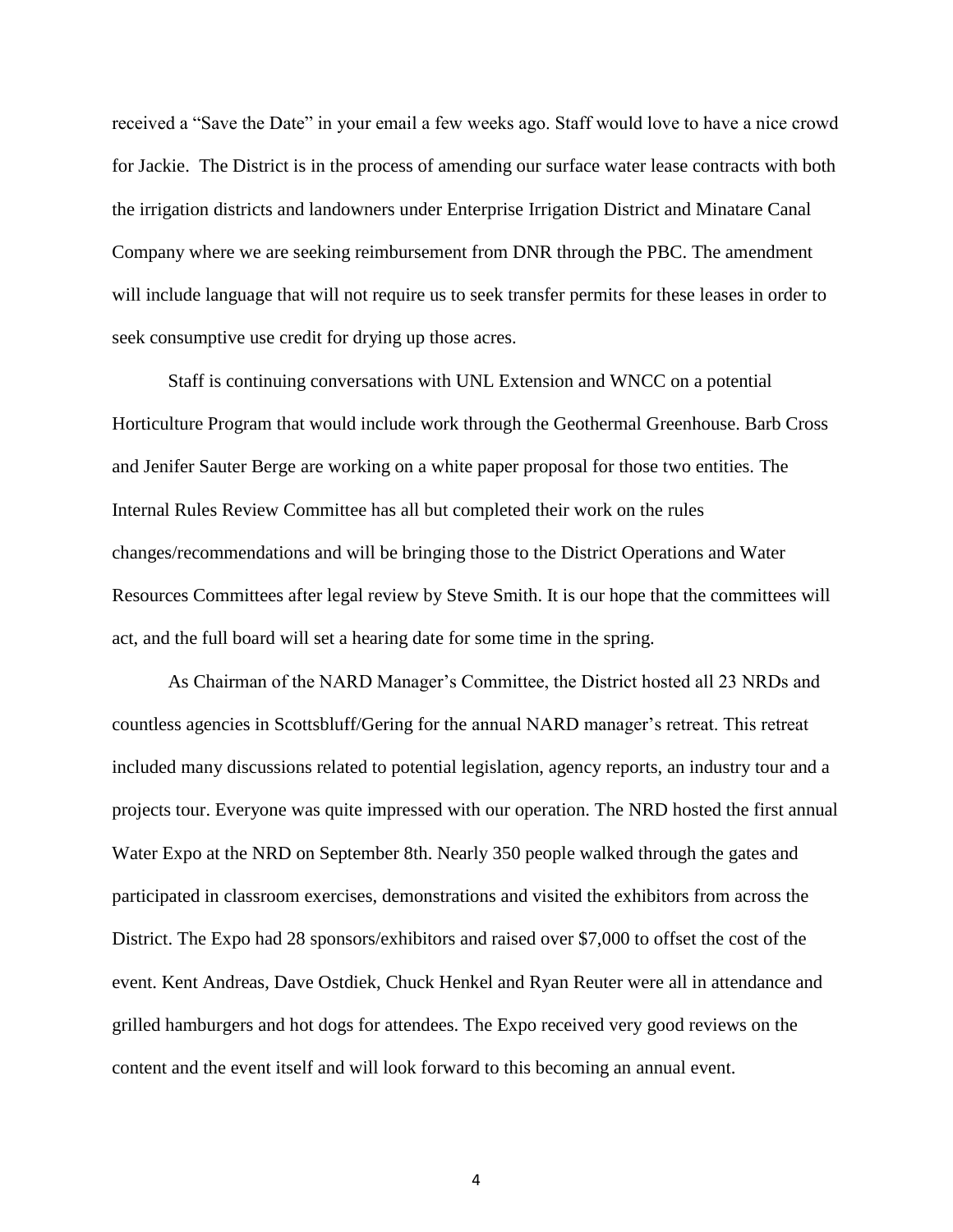Jackie Bishop, Danielle Schafer, Lydia Hendrickson and Barb Cross will be attending the NARD Fall Conference as well as Dave Ostdiek as a representative from the Board. Following the SEEDS event, Kyle Ann Hopkins and Berge will be participating in the Regional Water Symposium, sponsored by the Nebraska Water Center at the University and partially sponsored by the Global Water for Food Institute. The Final Basin-Wide Plan Meeting will be held on September 19th where staff anticipates that stakeholders will vote up or down on the draft plan that is now in its  $41<sup>st</sup>$  month of development. As soon as the plan is adopted, Berge will send a copy to the board members as the Board will take this up at a future meeting for consideration.

Berge will be presenting to the Groundwater Conservation Workshop in Yuma, Colorado to discuss our strategies for groundwater management in the NPNRD. Travel will be covered by the Colorado Ag Water Association. He will also be presenting to the Climate Resilience Conference in Anchorage, AK October  $15<sup>th</sup>$  -  $17<sup>th</sup>$  to discuss our groundwater management portfolio and how that might benefit resilience in a changing climate. Travel will be covered by the Nature Conservancy and the University of Nebraska. Barb Cross will be attending the POAC/PBC meeting on October 2<sup>nd</sup>.

The rest of the managers report was submitted in the Board packet.

### **7. Discussion of Board Meeting Schedule and locations for FY-19**

In the past, the board has met at alternative locations for their monthly board meetings. Since the topic was brought up at a producer roundtable, Berge wanted to get the Director's input. After some discussion, the board decided they will continue to meet at the NRD office in Scottsbluff, unless an issue that is specific to a county or area arises.

# **8. Consideration of Replacing Jackie Bishop with Danielle Schafer for the Purpose of Administering North Plate NRD's Credit Card Accounts at Platte Valley Bank**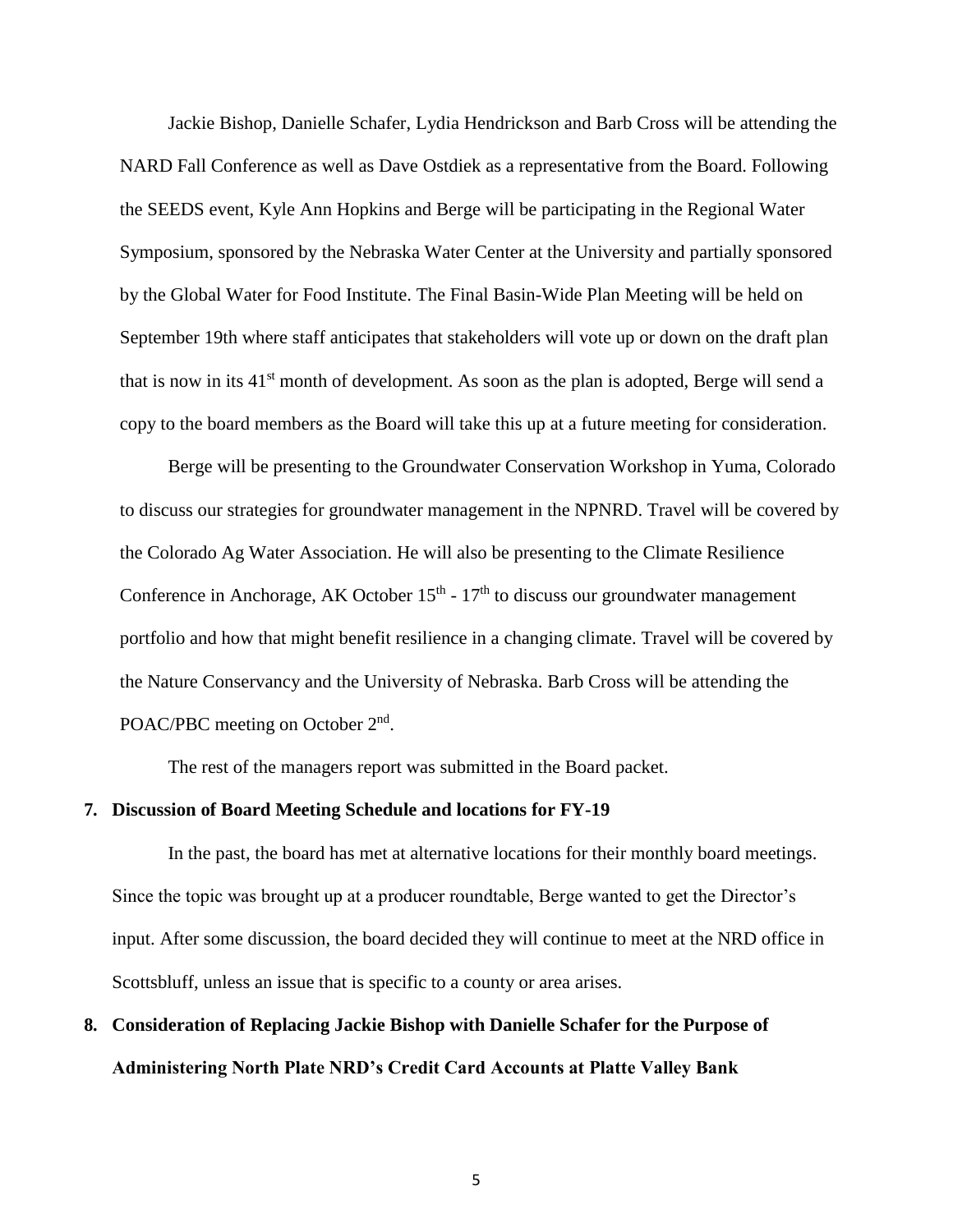Since Schafer is taking over Office Manager duties for Bishop, she will need to have access to the District's credit card administration. Berge has asked the Board to make the switch. Moved by Darnall, seconded by Eirich, to replace Jackie Bishop with Danielle Schafer for the purpose of administering North Plate NRD's credit card accounts at Platte Valley Bank. Motioned passed.

Ayes: Andreas, Darnall, Deines, Eirich, Lapaseotes, Ostdiek, Reuter, Weinreis Nay: None

Abstain: None

Absent: Henkel

### **9. Report from the Budget Committee**

Ostdiek reported that the Budget Committee has meet twice in the past four months and have been working in between meetings with staff on the FY 2019 budget. They were able to decrease spending and tax asking considerably, which includes a \$1 million decrease in spending over the past two years. Berge added that due to the Nebraska's Legislature inability to pass the levy authority for overappropriated and fully appropriated NRDs, the District had to drastically cut back on their water management programs.

### **10. Public Hearing on Proposed FY19 Budget**

The public hearing on the proposed North Platte NRD FY19 budget was opened at 3:33 p.m., MDT, by Hearing Officer Dave Ostdiek. Notice of this hearing was published in the Scottsbluff Star-Herald on Thursday, September 6, 2018. Berge reviewed the reductions in the proposed budget, compared to FY18, along with the total proposed property tax asking and mill levy. No one offered testimony on the proposed FY19 budget. The hearing was closed at 3:35 p.m., MDT.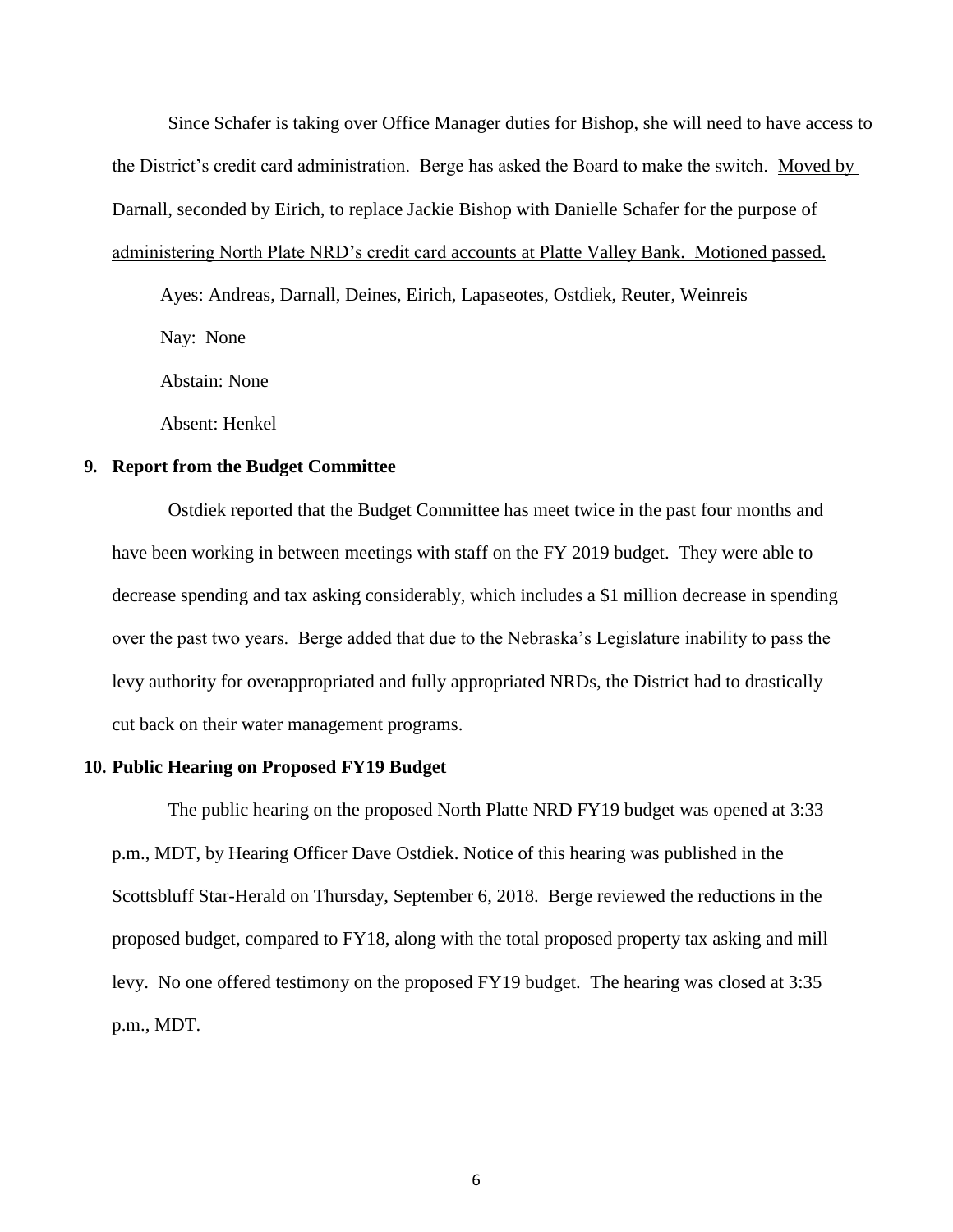### **11. Public Hearing on Setting Final Tax Request**

The public hearing on the proposed North Platte NRD tax request for the FY19 budget was opened at 3:36 p.m., MDT, by Hearing Officer Dave Ostdiek. Notice of this hearing was published in the Scottsbluff Star-Herald on Thursday, September 6, 2018. No one offered testimony. The hearing was closed at 3:37 p.m., MDT.

### **12. Adoption of Proposed FY19 Budget**

Berge reported that there were errors on the beginning balance from the budget that was proposed, due some unexpected money coming in to help reimburse the District's water management programs. Berge said the error does not affect the final spending or tax asking numbers. The District will also publish the corrected notice as soon as they can. Moved by Weinreis, seconded by Ostdiek, to approve the amended FY19 budget. Motion passed.

Ayes: Andreas, Darnall, Deines, Eirich, Lapaseotes, Ostdiek, Reuter, Weinreis Nay: None Abstain: None Absent: Henkel

### **13. Adoption of Final Tax Request**

Moved by Ostdiek, seconded by Eirich, to set the North Platte NRD property tax request at \$2,597,118.69 for FY19. Motion passed.

Ayes: Andreas, Darnall, Deines, Eirich, Lapaseotes, Ostdiek, Reuter, Weinreis Nay: None Abstain: None Absent: Henkel